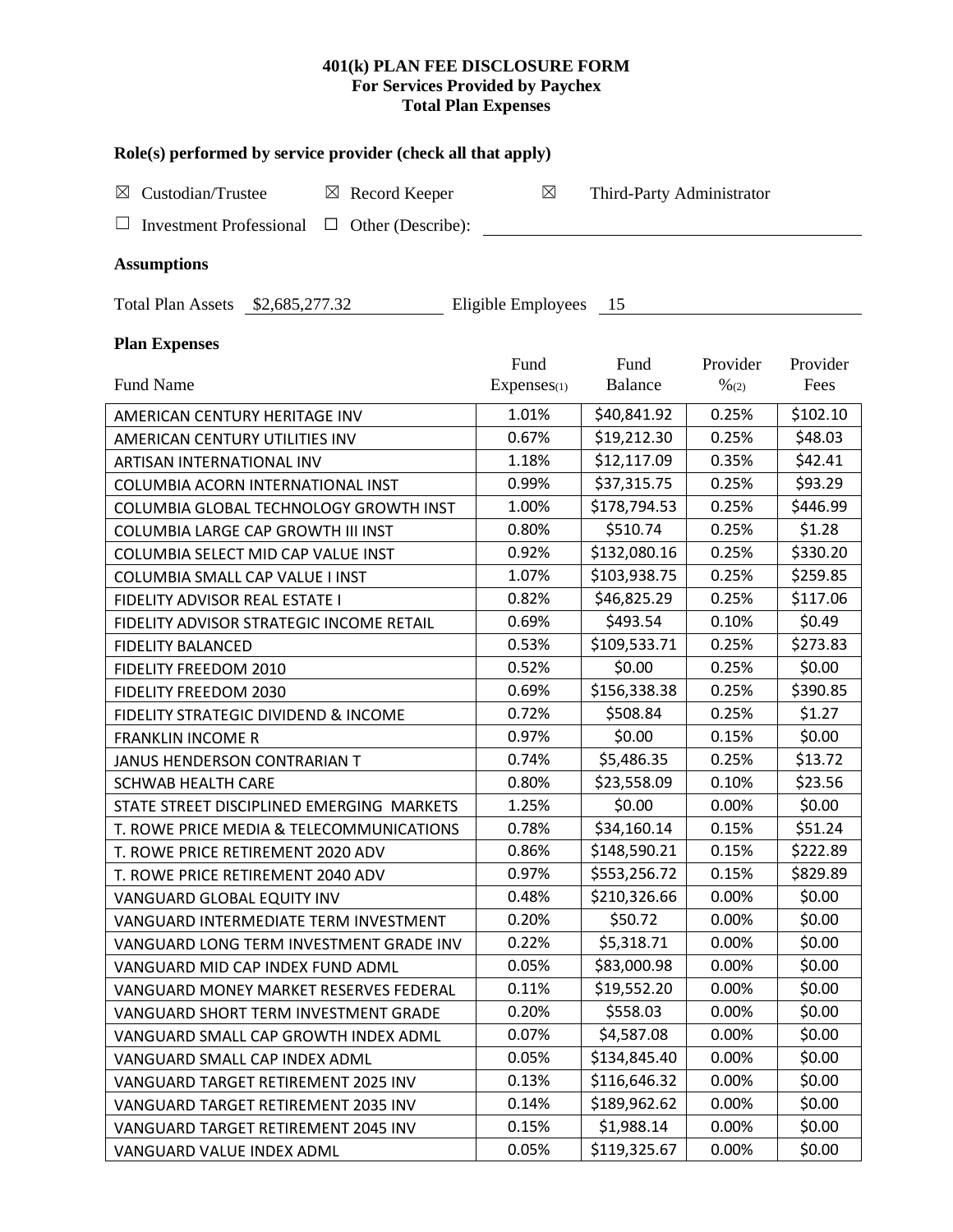| VANGUARD WELLESLEY INCOME INV                                           | 0.23% | \$195,552.28 | 0.00% | \$0.00      |
|-------------------------------------------------------------------------|-------|--------------|-------|-------------|
| Provider fees paid from Fund Expenses                                   |       |              |       | \$3,248.94  |
| Provider fees deducted from participant accounts or paid by employer    |       |              |       |             |
| Investment expenses (i.e., Fund Expenses not used to pay provider fees) |       |              |       | \$13,200.42 |
| Total ("all-in") plan expenses                                          |       |              |       | \$16,449.36 |

(1)Fund Expenses include the fund's expense ratio plus any "wrap" fee charged by the provider. The expense ratio is determined through an annual calculation, where a fund's operating expenses are divided by the average dollar value of its assets under management. Fund Expenses lower investor returns.

(2)Provider % includes revenue sharing paid to the provider by the investment fund or wrap fees added by the provider. These expenses lower investor returns.